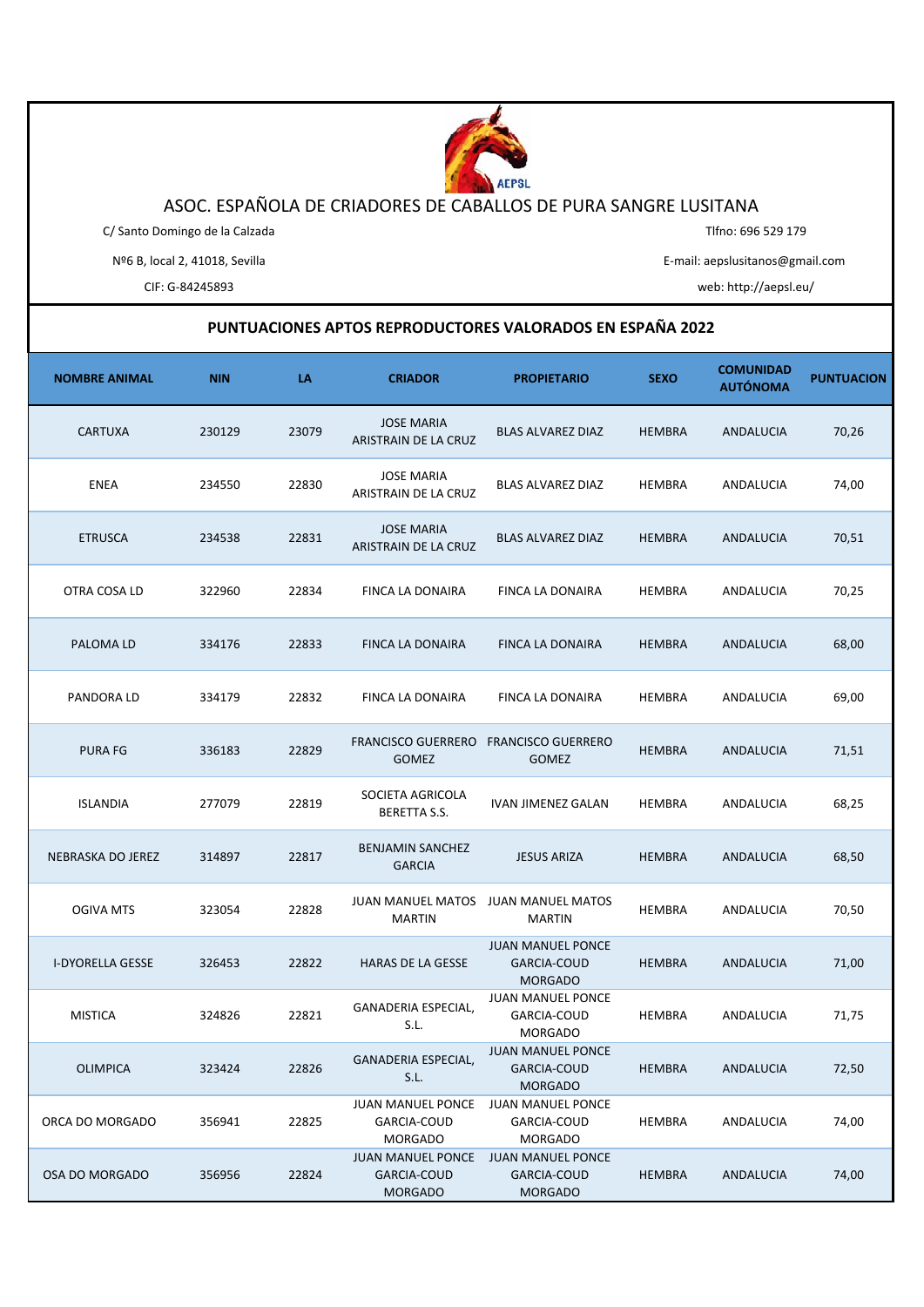| VILÃ DA DEFESA          | 201867 | 22820            | GONÇALO VIDAL DA<br><b>GAMA PINHEIRO</b>    | JUAN MANUEL PONCE<br>GARCIA-COUD<br><b>MORGADO</b>               | HEMBRA        | ANDALUCIA        | 70,50 |
|-------------------------|--------|------------------|---------------------------------------------|------------------------------------------------------------------|---------------|------------------|-------|
| <b>GAITEIRA</b>         | 245359 | 22823            | <b>MANUEL AGOSTINHO</b><br>PONTES DIAS      | <b>JUAN MANUEL PONCE</b><br><b>GARCIA-COUD</b><br><b>MORGADO</b> | <b>HEMBRA</b> | ANDALUCIA        | 72,50 |
| <b>LINDA</b>            | 277838 | 22818            | YEGUADA LA PERLA                            | PATRICIA MARTIN<br><b>MONTOTO</b>                                | HEMBRA        | ANDALUCIA        | 66,26 |
| <b>ESPIGA</b>           | 235883 | 22827            | LUIS ERQUICIA DOMEC                         | RAFAEL CARRASCO                                                  | <b>HEMBRA</b> | ANDALUCIA        | 70,50 |
| <b>NILO FG</b>          | 316063 | <b>REPROBADO</b> | <b>FRANCISCO</b><br><b>GUERRERO GOMEZ</b>   | <b>AARON PEÑA ROSALES</b>                                        | <b>MACHO</b>  | <b>ANDALUCIA</b> |       |
| <b>ORGULHOSO</b>        | 331348 | 7393             | SOCIEDADE DAS<br><b>SILVEIRAS SA</b>        | AARON PEÑA ROSALES                                               | <b>MACHO</b>  | ANDALUCIA        | 68,00 |
| LAMPIÃO                 | 278511 | 7395             | <b>JOSE ASSIS PEREIRA</b><br>PALHA          | <b>DAGMAR VOGT</b>                                               | <b>MACHO</b>  | ANDALUCIA        | 69,50 |
| NOVELERO FG             | 316067 | 7399             | <b>FRANCISCO GUERRERO</b><br><b>GOMEZ</b>   | <b>FRANCISCO GUERRERO</b><br><b>GOMEZ</b>                        | <b>MACHO</b>  | ANDALUCIA        | 66,50 |
| <b>MANOLETE</b>         | 318526 | 7397             | JOSE LUIS RODRIGUEZ<br>PARADA               | <b>JUAN ANTONIO PEREZ</b><br>MONTIEL, VIENE POR<br>ORTIZ         | MACHO         | ANDALUCIA        | 65,50 |
| <b>OAK</b>              | 321946 | 7402             | MICHAELA KLEBA                              | <b>JUAN CRISTOBAL PONCE</b>                                      | <b>MACHO</b>  | ANDALUCIA        | 70,00 |
| <b>HERDEIRO DA BROA</b> | 254036 | 7396             | <b>MANUEL TAVARES</b><br>VEIGA              | JUAN MANUEL PONCE<br>GARCIA-COUD<br><b>MORGADO</b>               | <b>MACHO</b>  | ANDALUCIA        | 72,00 |
| <b>OCEANO FL</b>        | 347391 | 7401             | <b>MANUEL FELIPE</b><br><b>GARCIA</b>       | <b>MANUEL FELIPE GARCIA</b>                                      | <b>MACHO</b>  | ANDALUCIA        | 70,00 |
| <b>JUBILEU DA BROA</b>  | 269436 | 7398             | <b>MANUEL TAVARES</b><br>VEIGA              | <b>MANUEL RIOS</b>                                               | <b>MACHO</b>  | ANDALUCIA        | 71,00 |
| <b>OPALO AE</b>         | 324030 | 7400             | MICAELA COJOCARU                            | MICAELA COJOCARU                                                 | <b>MACHO</b>  | ANDALUCIA        | 70,01 |
| <b>FAZULO</b>           | 243724 | 7394             | <b>JOSE ADRIÃO</b><br><b>CARVALHO NUNES</b> | RAQUEL ANTUNES<br>QUARESMA                                       | MACHO         | ANDALUCIA        | 69,01 |
| BANDARILHA              | 220209 | 23169            | <b>COUDELARIA DE</b><br><b>MARIO VINHAS</b> | SAN GOMEZ HORSES, S.L.                                           | <b>HEMBRA</b> | <b>MADRID</b>    | 73,00 |
| L-KIOWA                 | 285823 | 23170            | <b>JOSE MARIA</b><br>ARISTRAIN DE LA CRUZ   | SAN GOMEZ HORSES, S.L.                                           | HEMBRA        | <b>MADRID</b>    | 74,50 |
| <b>MARIPOSA</b>         | 325972 | 23168            | SAN GOMEZ<br>HORSES, S.L.                   | SAN GOMEZ HORSES, S.L.                                           | <b>HEMBRA</b> | <b>MADRID</b>    | 73,51 |
| MELTEMI                 | 300855 | 7454             | SAN GOMEZ<br>HORSES, S.L.                   | SAN GOMEZ HORSES, S.L.                                           | MACHO         | MADRID           | 73,76 |
| NECTARINA (SPA)         | 311688 | 23166            | SAN GOMEZ<br>HORSES, S.L.                   | SAN GOMEZ HORSES, S.L.                                           | <b>HEMBRA</b> | <b>MADRID</b>    | 75,01 |
| NENUFAR (SPA)           | 311689 | 23165            | SAN GOMEZ<br>HORSES, S.L.                   | SAN GOMEZ HORSES, S.L.                                           | <b>HEMBRA</b> | MADRID           | 74,75 |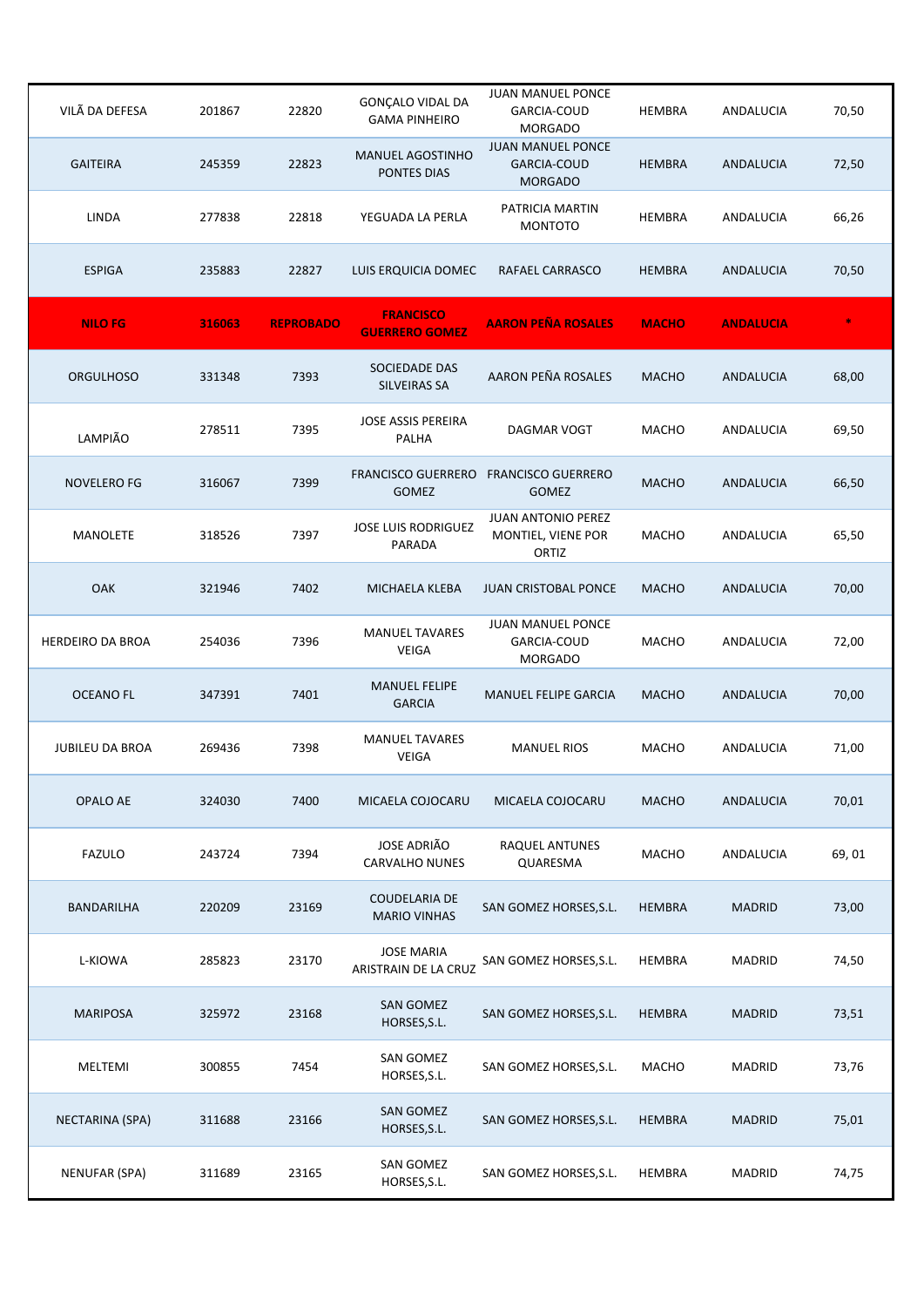| NEOVALSA (SPA)          | 311892 | 23149 | <b>SAN GOMEZ</b><br>HORSES, S.L.           | SAN GOMEZ HORSES, S.L.                      | <b>HEMBRA</b> | <b>MADRID</b> | 77,50 |
|-------------------------|--------|-------|--------------------------------------------|---------------------------------------------|---------------|---------------|-------|
| NOVILHERO (SPA)         | 311683 | 7453  | SAN GOMEZ<br>HORSES, S.L.                  | SAN GOMEZ HORSES, S.L.                      | MACHO         | <b>MADRID</b> | 75,25 |
| <b>OCEANIA (SPA)</b>    | 325974 | 23167 | <b>SAN GOMEZ</b><br>HORSES, S.L.           | SAN GOMEZ HORSES, S.L.                      | <b>HEMBRA</b> | <b>MADRID</b> | 75,01 |
| LOUREIRO GALO           | 278900 | 7456  | COUDELARIA REGO DE<br>GALO                 | <b>COUDELARIA REGO DE</b><br>GALO           | <b>MACHO</b>  | <b>MADRID</b> | 72,00 |
| <b>MANTUS D CARPIO</b>  | 300135 | 23164 | ALMUDENA MOLTO<br><b>CHINARRO</b>          | PEDRO RUBIO E JAVIER<br><b>HERRANZ</b>      | <b>HEMBRA</b> | <b>MADRID</b> | 74,00 |
| <b>MERIDIANA PONTON</b> | 289309 | 23163 | SEGOVIANA<br><b>BENIDORMENSE SL</b>        | FATIMA CRUZ LOPEZ                           | <b>HEMBRA</b> | <b>MADRID</b> | 72,50 |
| <b>ESPANTADA</b>        | 235086 | 23173 | PABLO HERMOSO DE<br><b>MENDOZA CANTON</b>  | <b>ISIDRO GARCIA ESTACIO</b>                | <b>HEMBRA</b> | <b>MADRID</b> | 73,50 |
| LABERINTO               | 280305 | 7457  | ANDRES CABALLERO<br>DEL CAMPO              | ANDRES CABALLERO DEL<br><b>CAMPO</b>        | <b>MACHO</b>  | MADRID        | 73,26 |
| NORDICA ACC (SPA)       | 311340 | 23172 | ANDRES CABALLERO<br><b>DEL CAMPO</b>       | ANDRES CABALLERO DEL<br>CAMPO               | <b>HEMBRA</b> | <b>MADRID</b> | 74,01 |
| OLIVA (SPA)             | 326120 | 23171 | ANDRES CABALLERO<br>DEL CAMPO              | ANDRES CABALLERO DEL<br>CAMPO               | <b>HEMBRA</b> | <b>MADRID</b> | 77,50 |
| <b>NERON (SPA)</b>      | 337467 | 7452  | TOMAS LOPES DIEZMA                         | MARIE TARDIEU ET<br><b>NATHALIE GONFOND</b> | <b>MACHO</b>  | <b>MADRID</b> | 72,00 |
| NONIO (SPA)             | 313651 | 7455  | <b>FRANCISCO JAVIER</b><br>DOMINGUEZ PONCE | <b>FRANCISCO JAVIER</b><br>DOMINGUEZ PONCE  | <b>MACHO</b>  | <b>MADRID</b> | 73,51 |
| PALOMA (SPA)            | 336563 | 23155 | <b>VITORINO MARTIN</b><br><b>GARCIA</b>    | <b>VITORINO MARTIN</b><br><b>GARCIA</b>     | <b>HEMBRA</b> | EXTREMADURA   | 72,25 |
| OPERA (SPA)             | 323242 | 23150 | <b>VITORINO MARTIN</b><br><b>GARCIA</b>    | <b>VITORINO MARTIN</b><br><b>GARCIA</b>     | HEMBRA        | EXTREMADURA   | 76,51 |
| OLIVA (SPA)             | 323240 | 23151 | <b>VITORINO MARTIN</b><br><b>GARCIA</b>    | <b>VITORINO MARTIN</b><br><b>GARCIA</b>     | <b>HEMBRA</b> | EXTREMADURA   | 75,51 |
| OITA (SPA)              | 323239 | 23154 | <b>VITORINO MARTIN</b><br><b>GARCIA</b>    | <b>VITORINO MARTIN</b><br><b>GARCIA</b>     | <b>HEMBRA</b> | EXTREMADURA   | 71,50 |
| <b>NUQUELA (SPA)</b>    | 311906 | 23148 | <b>VITORINO MARTIN</b><br><b>GARCIA</b>    | <b>VITORINO MARTIN</b><br><b>GARCIA</b>     | <b>HEMBRA</b> | EXTREMADURA   | 74,51 |
| NOPAL (SPA)             | 311912 | 7450  | <b>VITORINO MARTIN</b><br><b>GARCIA</b>    | <b>VITORINO MARTIN</b><br><b>GARCIA</b>     | MACHO         | EXTREMADURA   | 71,50 |
| NISCA (SPA)             | 311911 | 23153 | <b>VITORINO MARTIN</b><br><b>GARCIA</b>    | <b>VITORINO MARTIN</b><br><b>GARCIA</b>     | <b>HEMBRA</b> | EXTREMADURA   | 74,01 |
| NICENO (SPA)            | 311899 | 7451  | <b>VITORINO MARTIN</b><br><b>GARCIA</b>    | <b>VITORINO MARTIN</b><br><b>GARCIA</b>     | MACHO         | EXTREMADURA   | 72,50 |
| NADGA (SPA)             | 311895 | 23152 | <b>VITORINO MARTIN</b><br><b>GARCIA</b>    | <b>VITORINO MARTIN</b><br><b>GARCIA</b>     | <b>HEMBRA</b> | EXTREMADURA   | 77,50 |